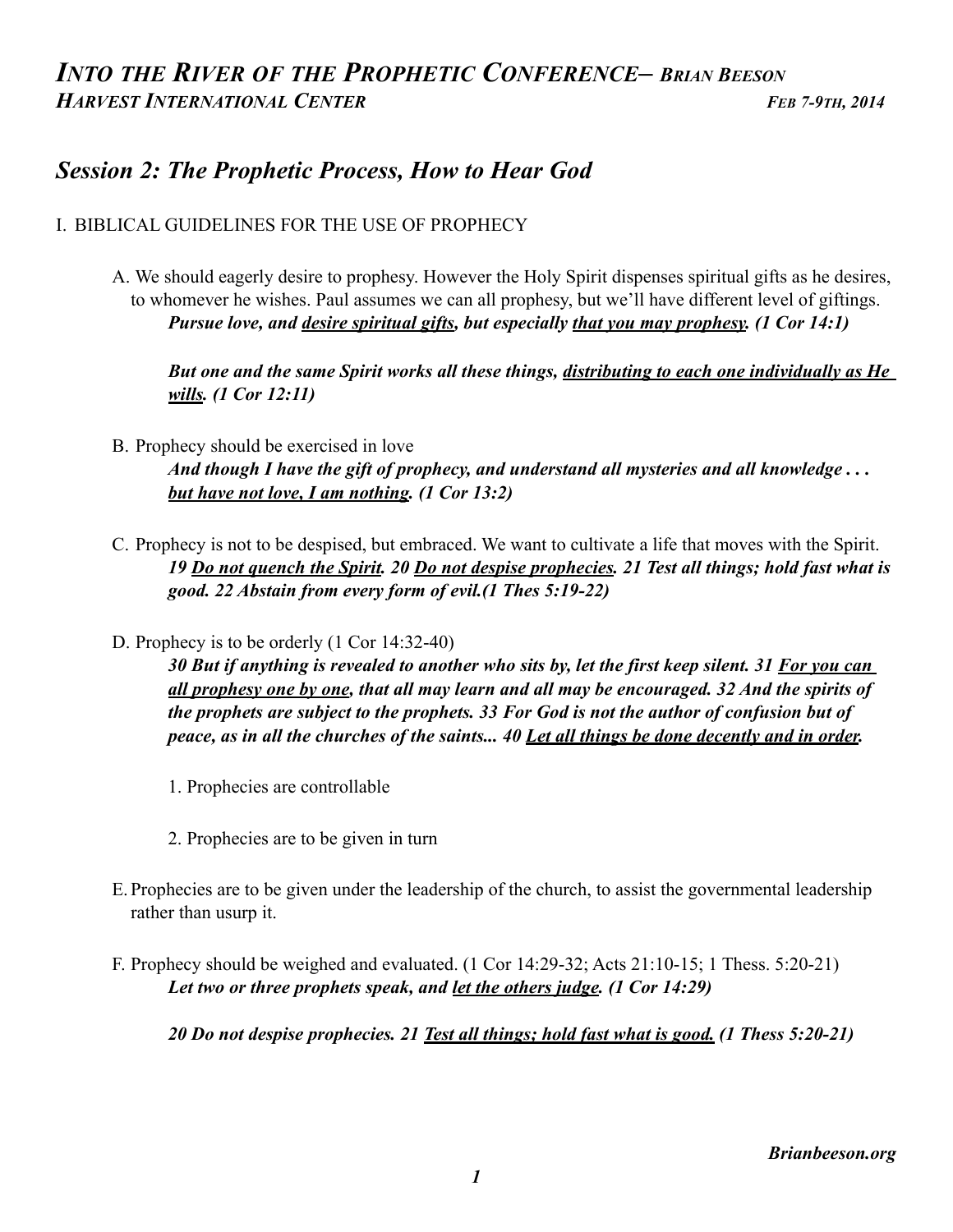## *INTO THE RIVER OF THE PROPHETIC CONFERENCE– BRIAN BEESON HARVEST INTERNATIONAL CENTER*

### II. THREE BASIC COMPONENTS OF PROPHECY

### There are *three basic components* of *prophecy*: **Revelation**, **Interpretation**, and **Application**.

### III. REVELATION

- A. *Revelation is the information one first receives from God*. It's like raw data from a computer. Or if you were a scientist, a read-out from whatever you were researching. Here are some but not all of the ways God communicates with us.
- B. **Pictures**: You may receive a picture of something or someone moving or still. Ask God questions and the picture may unfold or you may see more. Eg, I see guys coming in and out of a house.
- C. **Bible verses.** God may highlight a Scriptural reference or a Bible character to you that relates to the person. EG, "You are my son whom I am well pleased," (Matthew 3:17)
- D. **A phrase** may pop into your head. Eg, "singer", "lonely"
- E. **Impressions.** An impression is a knowing in your inner man. You simply feel like you "know" something. You may be not sure why you are thinking of it. It may begin very faint, but work with it.
- F. **Emotions.** You may feel stirred with an emotion for a person but you aren't sure why at first. Begin to dialogue with God to find out why you are sensing that emotion.
- G. **Dreams.** God will often share things with us in dreams. Developing our dream language (how God communicates to us in dreams) takes time and discipline, but is worth it. We need to discern what are soulish dreams or God-given. A lot can be said here. Enough for another workshop!
- H. **Sensations in your body.** If you have an unexplained sensation, it could be that God is giving you that sensation because it pertains to someone nearby. Eg, healthy, young student having hip pain.
- I. **Visions**. Moving pictures we can see where God tells us what is on His heart (Joel 2:28-29). Internal: You can have them in your mind's eye, spiritual eye. It is not coming from your imagination but your spirit communicating through your imagination. There is a difference. External: You can actually see pictures moving in front of you with your natural eye (more rare). It is like a movie screen.
- J. **Trances**. Similar to a vision but that you are fully experiencing your visionary state even though you are aware of your body. (Acts 11:5; 22:17-18). Sometimes in a trance, you are physically not able to move.
- K. **Audibly.** We hear God's voice speaking to us. Internal: This is most common when people refer to hearing God's voice. Hear it either loudly inside us or a still small voice (1 Kings 19:11-13). External: although this is a rare experience, there are however contemporary testimonies of God speaking externally as you would talk to another human being. Usually very important. (Ex 3:4, 1 Samuel 3:8)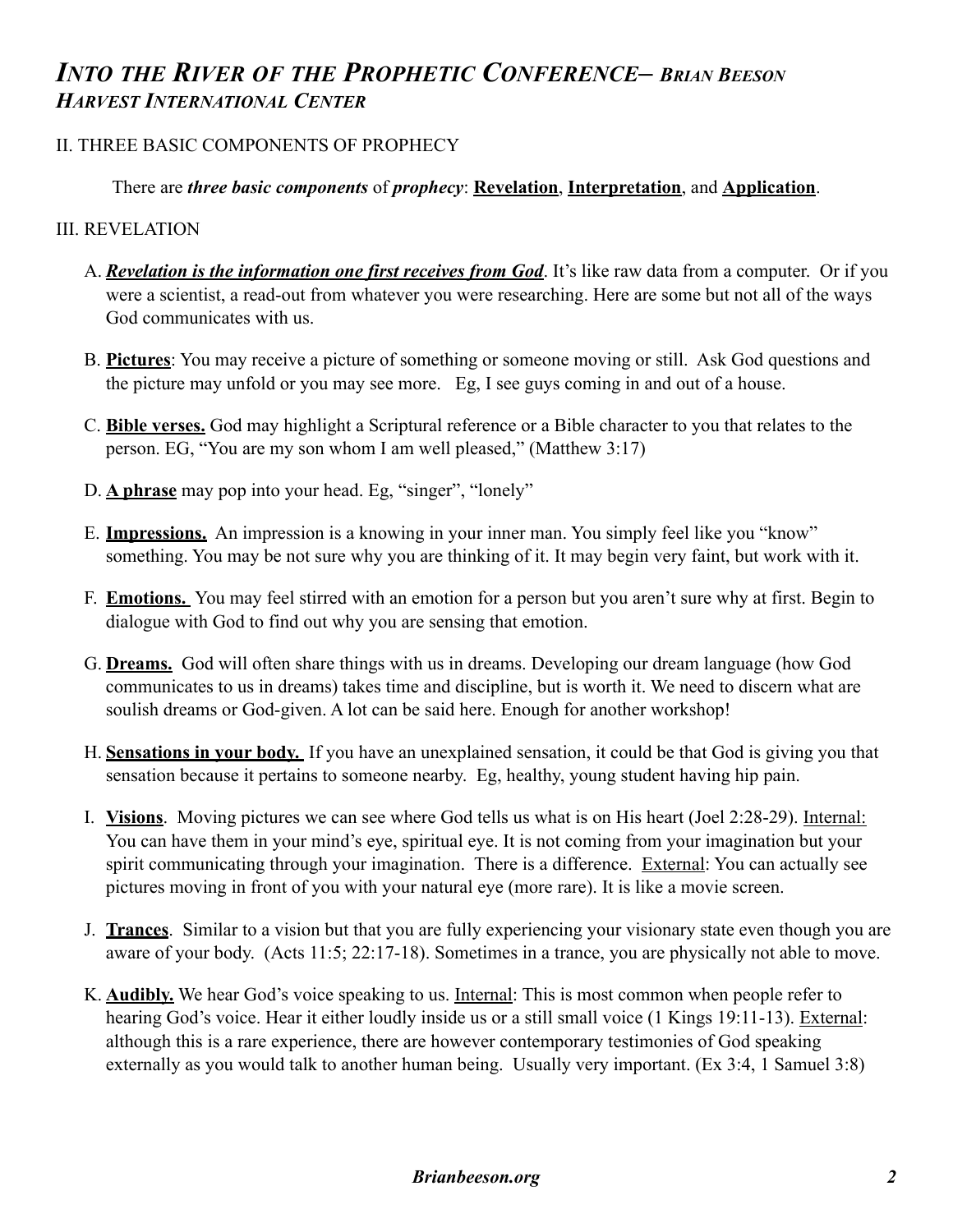## *INTO THE RIVER OF THE PROPHETIC CONFERENCE– BRIAN BEESON HARVEST INTERNATIONAL CENTER*

### IV. INTERPRETATION

- A. **Interpretation is what the revelation means.** Now that I have something I think is from God, what do I do with it?
- B. We can interpret what God gave us by asking questions back to Him and waiting on His response. It is a dialogue and relationship. Eg, Why am I seeing this, God? What does this mean?
- C. Interpretations can have layers. Some times two interpretations are correct; but one may be more accurate. Don't get worried about that.

### III. APPLICATION

Now that I think I know what it means, what do I do with it? We need to apply it. **Application is how to respond to what we have received**. Here are some questions we can ask.

- A. Is it consistent with Scripture? Is it consistent with the character of God?
- B. Ask God for his heart on the matter. Then if you should speak it, you can move with God's heart.
- C. Ask God what to do with it: pray it, deliver it or wait? So much of this answer depends on your setting: Ministry line at church, prophetic team ministry, out on the street individually... This is where you get to grow with the Lord in how to move with Him.
- D. Delivery: Is now the time?
	- 1. Should a pastor or leader hear it first? (usually for a directional word or a word for a group where there is an overseer)
	- 2. Is it appropriate in this setting?
	- 3. Do I have peace about this word?
- E. Deliver the Word. *(Most of this is obvious, but I am telling you this to build confidence and set healthy parameters.)*
	- 1. Ask God how much to share. Being very wordy can lose the message, especially if it is not recorded. Just a few words can make a big difference for someone!
	- 2. Speak simply. You don't have to make the message elaborate or flowery. Just talk normal.
	- 3. Speak with love. Make sure it is encouraging, edifying or comforting. That is the litmus test.
	- 4. Speak as you normally would, especially as you are growing in prophecy. Third person speaking is better with people you do not have a relationship with. "I sense God is saying..." or "I hear God saying..."

### *Brianbeeson.org 3*